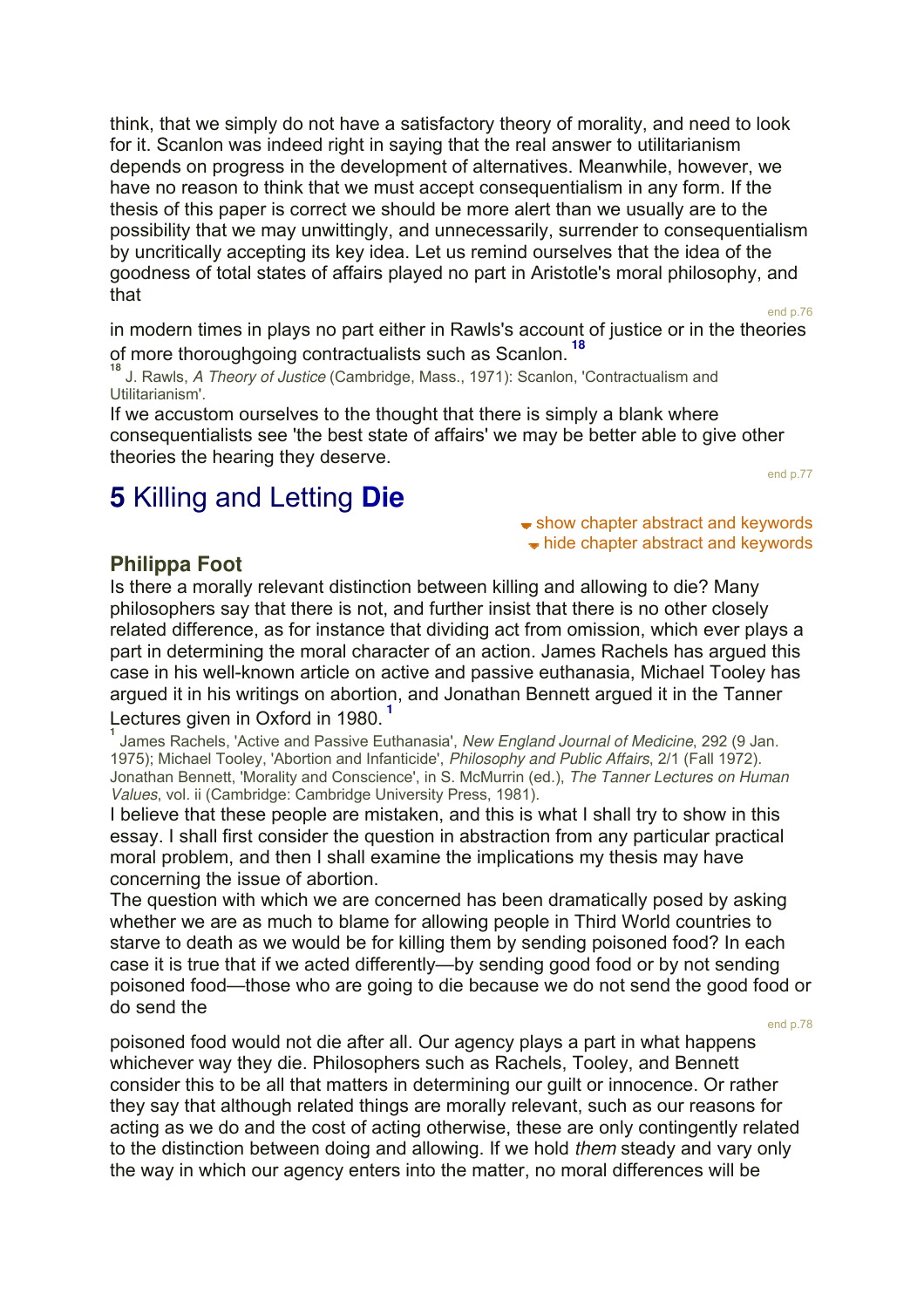found. It is of no significance, they say, whether we kill others or let them die, or whether they die by our act or our omission. Although these latter differences may at first seem to affect the morality of action, we shall always find on further enquiry that some other difference—such as a difference of motive or cost—has crept in. Now this, on the face of it, is extremely implausible. We are not inclined to think that it would be no worse to murder to get money for some comfort such as a nice winter coat than it is to keep the money back before sending a donation to Oxfam or Care. We do not think that we might just as well be called murderers for one as for the other. And there are a host of other examples which seem to make the same point. We may have to allow one person to die if saving him would mean that we could not save five others, as for instance when a drug is in short supply and he needs five times as much as each of them, but that does not mean that we could carve up one patient to get 'spare parts'for five.

These moral intuitions stand clearly before us, but I do not think it would be right to conclude from the fact that these examples all seem to hang on the contrast between killing and allowing to die that this is precisely the distinction that is important from the moral point of view. For example, having someone killed is not strictly killing him, but seems just the same morally speaking; and on the other hand, turning off a respirator might be called killing, although it seems morally indistinguishable from allowing to die. Nor does it seem that the difference between "act" and "omission"is quite what we want, in that a respirator that had to be turned on each morning would not change the moral problems that arise with the ones we have now. Perhaps there is no locution in the language which exactly serves our purposes and we should therefore invent

end p.79

our own vocabulary. Let us mark the distinction we are after by saying that one person may or may not be "the agent"of harm that befalls someone else. When is one person "the agent"in this special sense of someone else's death, or of some harm other than death that befalls him? This idea can easily be described in a general way. If there are difficulties when it comes to detail, some of these ideas may be best left unsolved, for there may be an area of indefiniteness reflecting the uncertainty that belongs to our moral judgements in some complex and perhaps infrequently encountered situations. The idea of agency, in the sense that we want, seems to be composed of two subsidiary ideas. First, we think of particular effects as the result of particular sequences, as when a certain fatal sequence leads to someone's death. This idea is implied in coroners'verdicts telling us what someone died of, and this concept is not made suspect by the fact that it is sometimes impossible to pick out a single fatal sequence—as in the lawyers'example of the man journeying into the desert who had two enemies, one of whom bored a hole in his water barrel while the other filled it with brine. Suppose such complications absent. Then we can pick out the fatal sequence and go on to ask who initiated it. If the subject died by poisoning and it was I who put the poison into his drink, then I am the agent of his death; likewise if I shot him and he died of a bullet wound. Of course there are problems about fatal sequences which would have been harmless but for special circumstances, and those which although threatening would have run out harmlessly but for something that somebody did. But we can easily understand the idea that a death comes about through our agency if we send someone poisoned food or cut him up for spare parts, but not (ordinarily) if we fail to save him when he is threatened by accident or disease. Our examples are not problem cases from this point of view.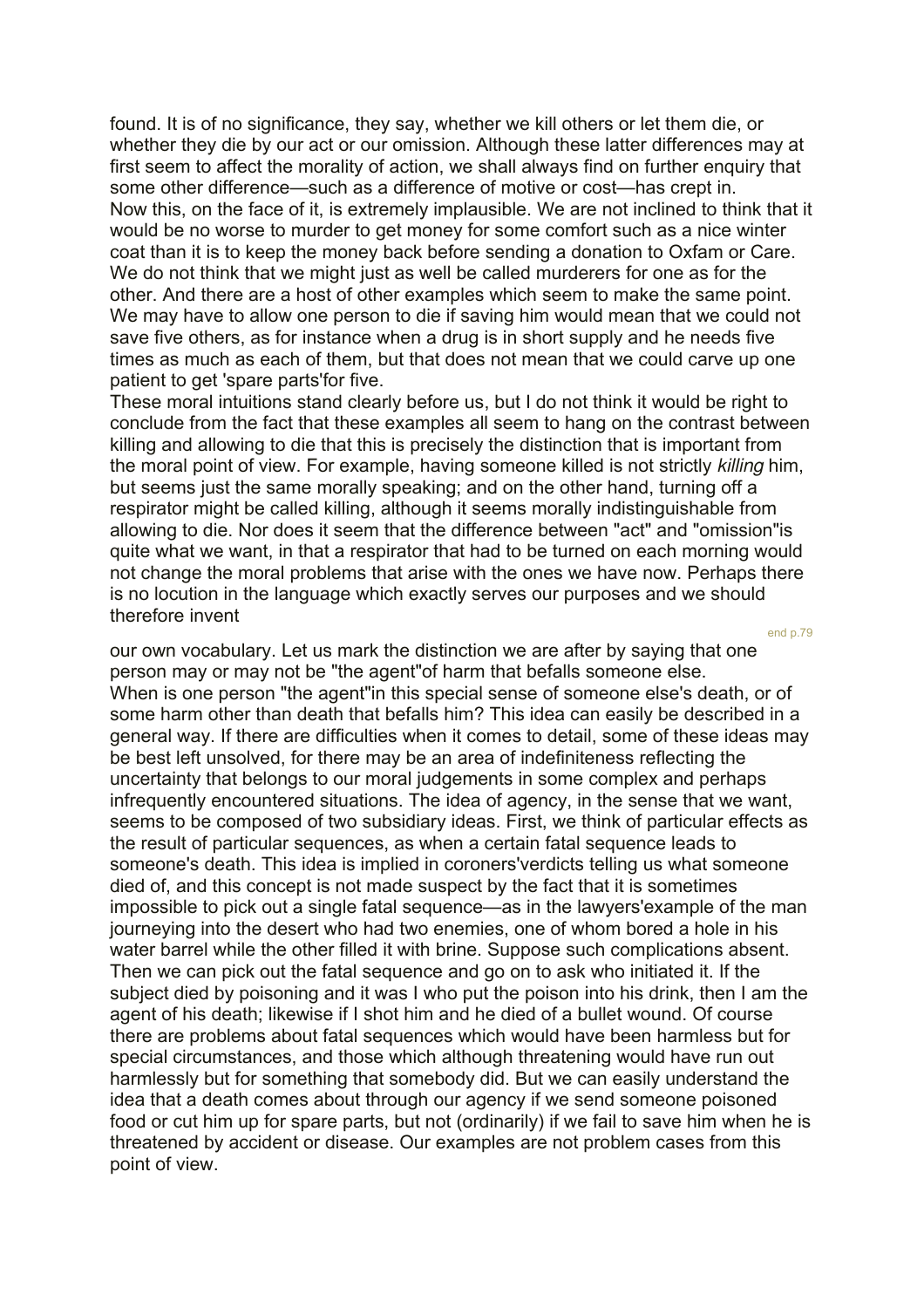Nor is it difficult to find more examples to drive our original point home, and show that it is sometimes permissible to allow a certain harm to befall someone, although it would have been wrong to bring this harm on him by one's own agency, by originating or sustaining the sequence which brings the harm. Let us consider, for instance, a pair of cases which I shall call Rescue I and Rescue II. In the first Rescue story we are hurrying end p.80

in our jeep to save some people—let there be five of them—who are imminently threatened by the ocean tide. We have not a moment to spare, so when we hear of a single person who also needs rescuing from some other disaster we say regretfully that we cannot rescue him, but must leave him to die. To most of us this seems clear, and I shall take it as clear, ignoring John Taurek's interesting if surprising argument against the obligation to save the greater number when we can. **<sup>2</sup>**

**2** John Taurek, 'Should the Numbers Count?', Philosophy and Public Affairs, 4 (Summer 1977). This is Rescue I and with it I contrast Rescue II. In this second story we are again hurrying to the place where the tide is coming in in order to rescue the party of people, but this time it is relevant that the road is narrow and rocky. In this version the lone individual is trapped (do not ask me how) on the path. If we are to rescue the five we would have to drive over him. But can we do so? If we stop he will be all right eventually: he is in no danger unless from us; but of course all five of the others will be drowned. As in the first story our choice is between a course of action which will leave one man dead and five alive at the end of the day and a course of action which will have the opposite result. And yet we surely feel that in one case we can rescue the five men and in the other we cannot. We can allow someone to die of whatever threatens him if the cost of saving him is failing to save five; we cannot, however, drive over him in order to get to them. We cannot originate a fatal sequence, although we can allow one to run its course. Similarly, in the pair of examples mentioned earlier, we find a contrast between on the one hand refusing to give to one man the whole supply of a scarce drug, because we can use portions of it to save five, and on the other, cutting him up for spare parts. And we notice that we may not originate a fatal sequence even if the resulting death is in no sense our object. We could not knowingly subject one person to deadly fumes in the process of manufacturing some substance that would save many, even if the poisoning were a mere side effect of the process that saved lives.

Considering these examples, it is hard to resist the conclusion that it makes all the difference whether those who are going to die if we act in a certain way will die as a result of a sequence that we originate or of end p.81

one that we allow to continue, it being of course something that did not start by our agency. So let us ask how this could be? If the distinction—which is roughly that between killing and allowing to die—is morally relevant, because it sometimes makes the difference between what is right and what is wrong, how does this work? After all, it cannot be a magical difference, and it does not satisfy anyone to hear that what we have is just an ultimate moral fact. Moreover, those who deny the relevance can point to some cases in which it seems to make no difference to the goodness or badness of an action having a certain result, as, for example, that some innocent person dies, whether that is due to a sequence we originate or one we merely allow. And if the way the result comes about sometimes makes no difference, how can it ever do so? If it sometimes makes an action bad that harm came to someone else as a result of a sequence we originated, must this not always contribute some element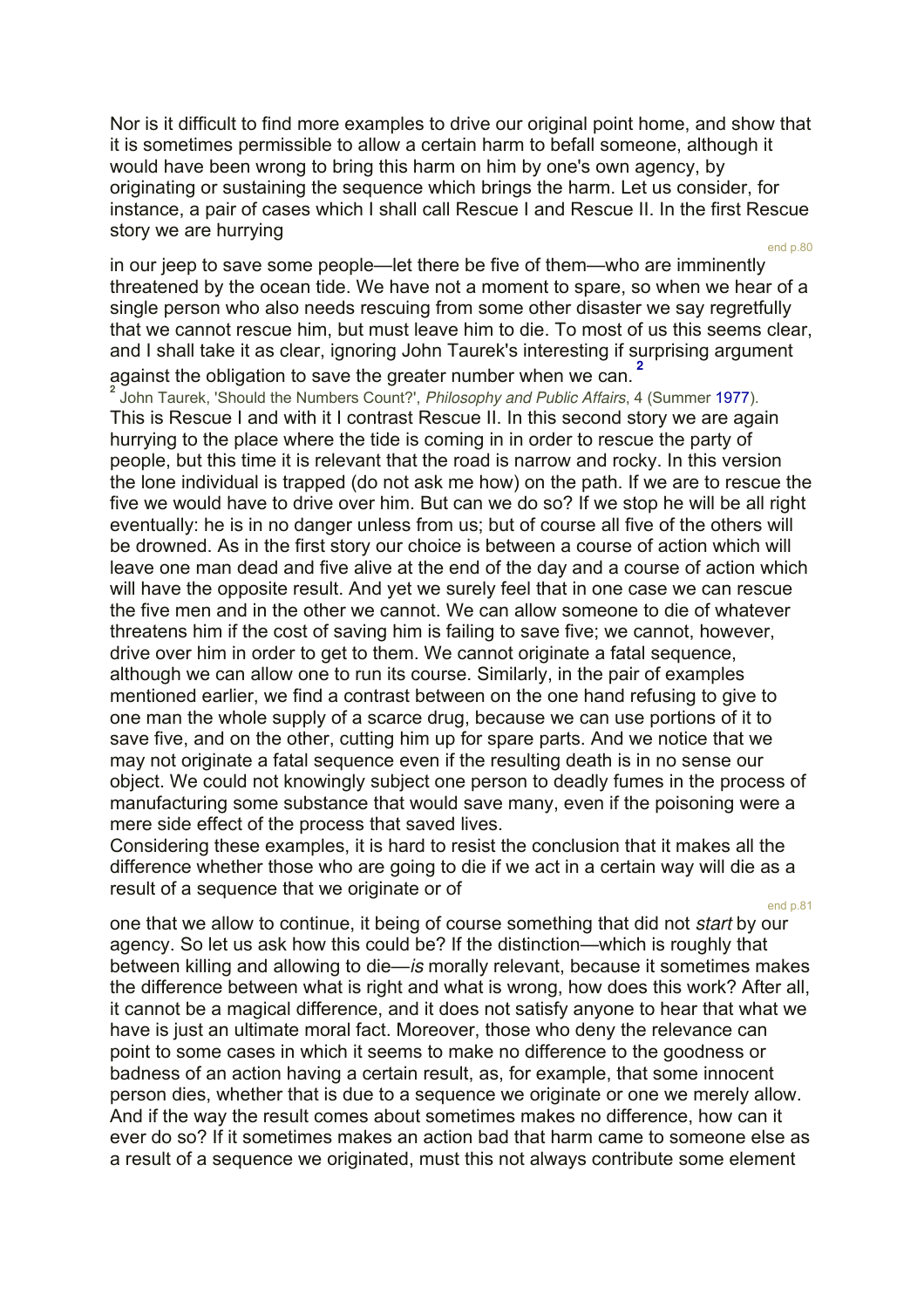of badness? How can a consideration be a reason for saying that an action is bad in one place without being at least a reason for saying the same elsewhere? Let us address these questions. As to the route by which considerations of agency enter the process of moral judgement, it seems to be through its connection with different types of rights. For there are rights to non-interference, which form one class of rights; and there are rights to goods or services, which are different. And corresponding to these two types of rights are, on the one hand, the duty not to interfere, called a "negative duty", and on the other the duty to provide the goods or services, called a "positive duty". These rights may in certain circumstances be overridden, and this can in principle happen to rights of either kind. So, for instance, in the matter of property rights, others have in ordinary circumstances a duty not to interfere with our property, though in exceptional circumstances the right is overridden, as in Elizabeth Anscombe's example of destroying someone's house to stop the spread of a fire. **<sup>3</sup> 3**

G. E. M. Anscombe, 'Modern Moral Philosophy', Philosophy, 33 (1958).

And a right to goods or services depending, for example, on a promise will quite often be overridden in the same kind of case. There is, however, no guarantee that the special circumstances end p.82

that allow one kind of right to be overridden will always allow the overriding of the other. Typically, it takes more to justify an interference than to justify the withholding of goods or services; and it is, of course, possible to think that nothing whatsoever will justify, for example, the infliction of torture or the deliberate killing of the innocent. It is not hard to see how all this connects with the morality of killing and allowing to die—and in general with harm which an agent allows to happen and harm coming about through his agency, in my special sense having to do with originating or sustaining harmful sequences. For the violation of a right to non-interference consists in interference, which implies breaking into an existing sequence and initiating a new one. It is not usually possible, for instance, to violate that right to noninterference, which is at least part of what is meant by "the right to life", by failing to save someone from death. So if, in any circumstances, the right to non-interference is the only right that exists, or if it is the only right special circumstances have not overridden, then it may not be permissible to initiate a fatal sequence, but it may be permissible to withhold aid.

The question now is whether we ever find cases in which the right to non-interference exists and is not overridden, but where the right to goods or services either does not exist or is here overridden. The answer is, of course, that this is quite a common case. It often happens that whereas someone's rights stand in the way of our interference, we owe him no service in relation to that which he would lose if we interfered. We may not deprive him of his property, though we do not have to help him secure his hold on it, in spite of the fact that the balance of good and evil in the outcome (counting his loss or gain and the cost to us) will be the same regardless of how they come about. Similarly, where the issue is one of life and death, it is often impermissible to kill someone—although special circumstances having to do with the good of others make it permissible, or even required, that we do not spend the time or resources needed to save his life, as, for instance, in the story of Rescue I, or in that of the scarce drug.

It seems clear, therefore, that there are circumstances in which it makes all the difference, morally speaking, whether a given balance of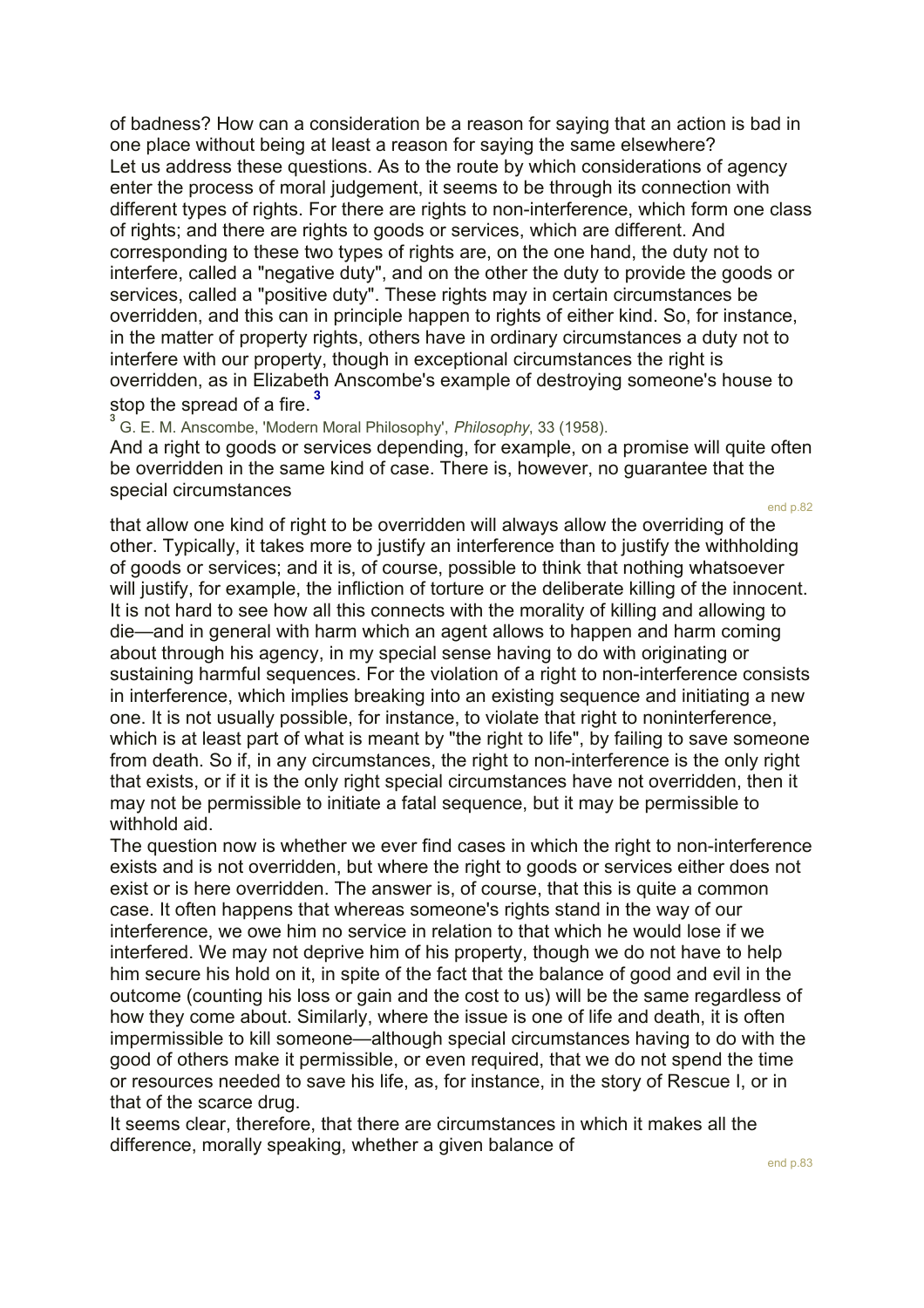good and evil came about through our agency (in my sense), or whether it was rather something we had the ability to prevent but, for good reasons, did not prevent. Of course we often have a strict duty to prevent harm to others, or to ameliorate their condition. And even where they do not, strictly speaking, have a right to our goods or services, we should often be failing (and sometimes grossly failing) in charity if we did not help them. But, to reiterate, it may be right to allow one person to die in order to save five, although it would not be right to kill him to bring the same good to them. How is it, then, that anyone has ever denied this conclusion, so sympathetic to our everyday moral intuitions and apparently so well grounded in a very generally recognized distinction between different types of rights? We must now turn to an argument first given by James Rachels, and more or less followed by others who think as he does. Rachels told a gruesome story of a child drowned in a bathtub in two different ways: in one case someone pushed the child's head under water, and in the other he found the child drowning and did not pull him out. Rachels says that we should judge one way of acting as bad as the other, so we have an example in which killing is as bad as allowing to die. But how, he asks, can the distinction ever be relevant if it is not relevant here? **<sup>4</sup>**

#### **4** Rachels, 'Active and Passive Euthanasia'.

Based on what has been said earlier, the answer to Rachels should be obvious. The reason why it is, in ordinary circumstances, 'no worse' to leave a child drowning in a bathtub than to push it under is that both charity and the special duty of care that we owe to children give us a positive obligation to save them, and we have no particular reason to say that it is 'less bad' to fail in this than it is to be in dereliction of the negative duty by being the agent of harm. The level of badness is, we may suppose, the same, but because a different kind of bad action has been done, there is no reason to suppose that the two ways of acting will always give this same result. In other circumstances one might be worse than the other, or only one might be bad. And this last result is exactly what we find in circumstances that allow a positive but not a negative duty to be overridden. end p.84

Thus, it could be right to leave someone to die by the roadside in the story of Rescue I, though wrong to run over him in the story of Rescue II; and it could be right to act correspondingly in the cases of the scarce drug and the 'spare parts'.

Let me now consider an objection to the thesis I have been defending. It may be said that I shall have difficulty explaining a certain range of examples in which it seems permissible, and even obligatory, to make an intervention which jeopardizes people not already in danger in order to save others who are. The following case has been discussed. Suppose a runaway tram is heading towards a track on which five people are standing, and that there is someone who could switch the points, thereby diverting the tram onto a track on which there is only one person. It seems that he should do this, just as a pilot whose plane is going to crash has a duty to steer, if he can, towards a less crowded street than the one he sees below. But the railway man then puts the one man newly in danger, instead of allowing the five to be killed. Why does not the one man's right to non-interference stand in his way, as one person's right to noninterference impeded the manufacture of poisonous fumes when this was necessary to save five?

The answer seems to be that this is a special case, in that we have here the diverting of a fatal sequence and not the starting of a new one. So we could not start a flood to stop a fire, even when the fire would kill more than the flood, but we could divert a flood to an area in which fewer people would be drowned.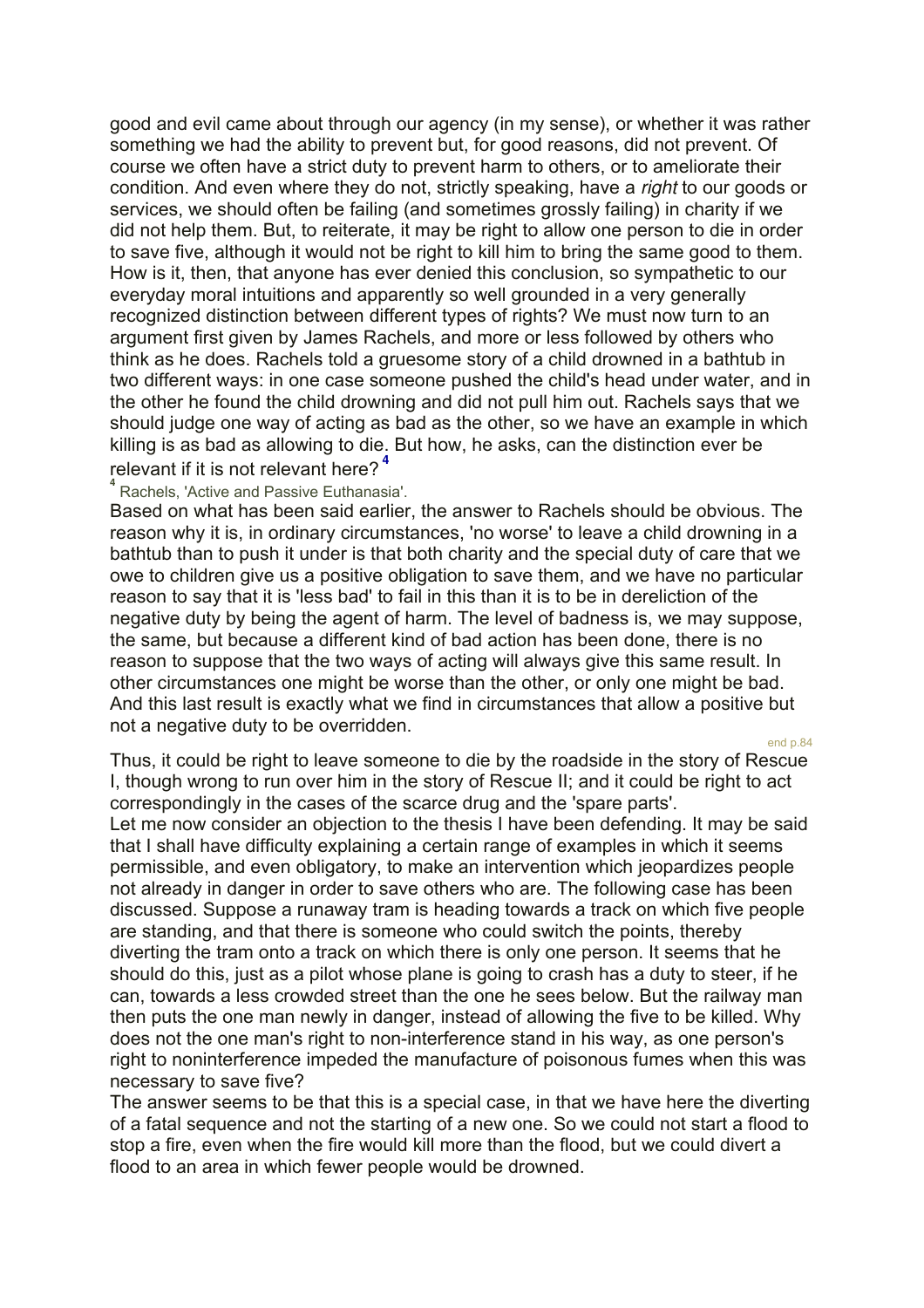A second and much more important difficulty involves cases in which it seems that the distinction between agency and allowing is inexplicably irrelevant. Why, I shall be asked, is it not morally permissible deliberately to allow someone to die in order to use his body for a medical procedure that would save many lives? It might be suggested that the distinction between agency and allowing is relevant when what is allowed to happen is itself aimed at. Yet this is not quite right, because there are cases in which it does make a difference whether one originates a sequence or only allows it to continue, although the allowing is with deliberate intent. Thus, for instance, it may not be permissible to deprive someone of a possession which only harms him, but it may be reasonable

end p.85

to refuse to get it back for him if it is already slipping from his grasp. **<sup>5</sup> 5**

Cf. Philippa Foot, 'Killing, Letting Die, and Euthanasia: A reply to Holly Smith Goldman', Analysis, 41/3 (June 1981).

And it is arguable that non-voluntary passive euthanasia is sometimes justifiable although non-voluntary active euthanasia is not. What these examples have in common is that harm is not in question, which suggests that the "direct", i.e., deliberate, intention of evil is what makes it morally objectionable to allow the beggar to die. When this element is present it is impossible to justify an action by indicating that no origination of evil is involved. But this special case leaves no doubt about the relevance of distinguishing between originating an evil and allowing it to occur. It was never suggested that there will always and everywhere be a difference of permissibility between the two.

Having defended the moral relevance of the distinction which roughly corresponds to the contrast between killing and allowing to die, I shall now ask how it affects the argument between those who oppose and those who support abortion. The answer seems to be that this entirely depends on how the argument is supposed to go. The most usual defence of abortion lies in the distinction between the destruction of a fetus and the destruction of a human person, and neither side in this debate will have reason to refer to the distinction between being the agent of an evil and allowing it to come about. But this is not the only defence of abortion which is current at the present time. In an influential and widely read article, Judith Jarvis Thomson has suggested an argument for allowing abortion that depends on denying what I have been at pains to maintain. **<sup>6</sup>**

<sup>6</sup> Judith Jarvis Thomson, 'A Defence of Abortion', *Philosophy and Public Affairs*, 1/1 (Fall 1971). Thomson suggests that abortion can be justified, at least in certain cases, without the need to deny that the fetus has the moral rights of a human person. For, she says, no person has an absolute right to the use of another's body, even to save his life, and so the fetus, whatever its status, has no right to the use of the mother's body. Her rights override its rights, and justify her in removing it if it seriously encumbers her life. To persuade us to agree with her she invents an example, which is supposed to

end p.86

give a parallel, in which someone dangerously ill is kept alive by being hooked up to the body of another person, without that person's consent. It is obvious, she says, that the person whose body was thus being used would have no obligation to continue in that situation, suffering immobility or other serious inconvenience, for any length of time. We should not think of him as a murderer if he detached himself, and we ought to think of a pregnant woman as having the same right to rid herself of an unwanted pregnancy.

Thomson's whole case depends on this analogy. It is, however, faulty if what I have said earlier is correct. According to my thesis, the two cases must be treated quite